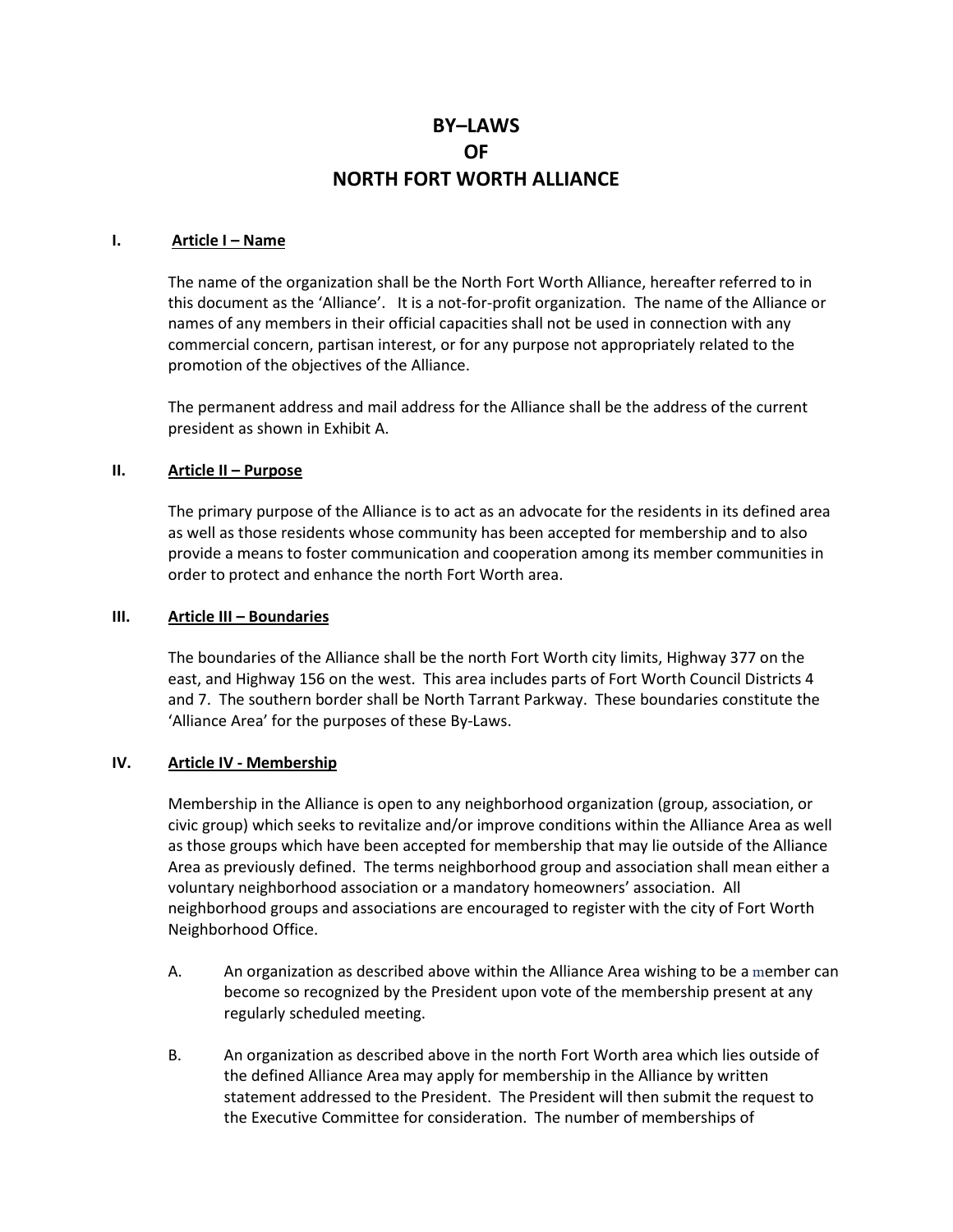organizations located outside of the Alliance Area is limited to 50 percent of the number of members located within the Alliance Area. A majority vote of the Executive Committee is required for acceptance to membership. The President will present the recommendation of the Executive Committee to the general membership at the next regularly scheduled meeting for a vote in accordance with the procedures in Article VII, if necessary. Organizations so admitted to membership shall have all the same privileges as those organizations lying within the Alliance Area.

### V. Article V - Leadership

The leadership of the Alliance shall consist of the officers and an Executive Board as described below.

- A. The elected Officers shall be as follows: President, Vice President, and Secretary. The Officers will serve a one year term, from September of each year until the following September and may succeed themselves.
	- 1. President The President must reside within the Alliance boundaries but will not be considered a voting member of the Alliance and can only vote in the case of a tie. The President should be able to envision the entire Alliance community and effectively balance any potentially conflicting interests and needs of the individuals and member organizations. The duties of the President include activities necessary to fulfill the Alliance business, some of which are outlined below as well as other duties as deemed necessary from time to time. The President may appoint an alternate spokesperson for a specific function as needed.
		- a. Acts as the official spokesperson of the Alliance by communicating its position on issues as decided upon by the membership.
		- b. Develops meeting agendas.
		- c. Facilitates the meetings.
		- d. Cultivates relationships with other organizations, committees, and elected and other officials who may be able to influence events in the Alliance Area.
		- e. Shall have voting rights only in the event of a tie vote.
	- 2. Vice President The Vice President must reside within the Alliance Area but will not be considered a voting member of the Alliance, except when the Vice President is also the sole representative of a neighborhood or association.

The duties of the Vice President shall include, but are not limited to, being responsible for filling in for the President in his/her absence and assisting the President in conducting the business of the Alliance.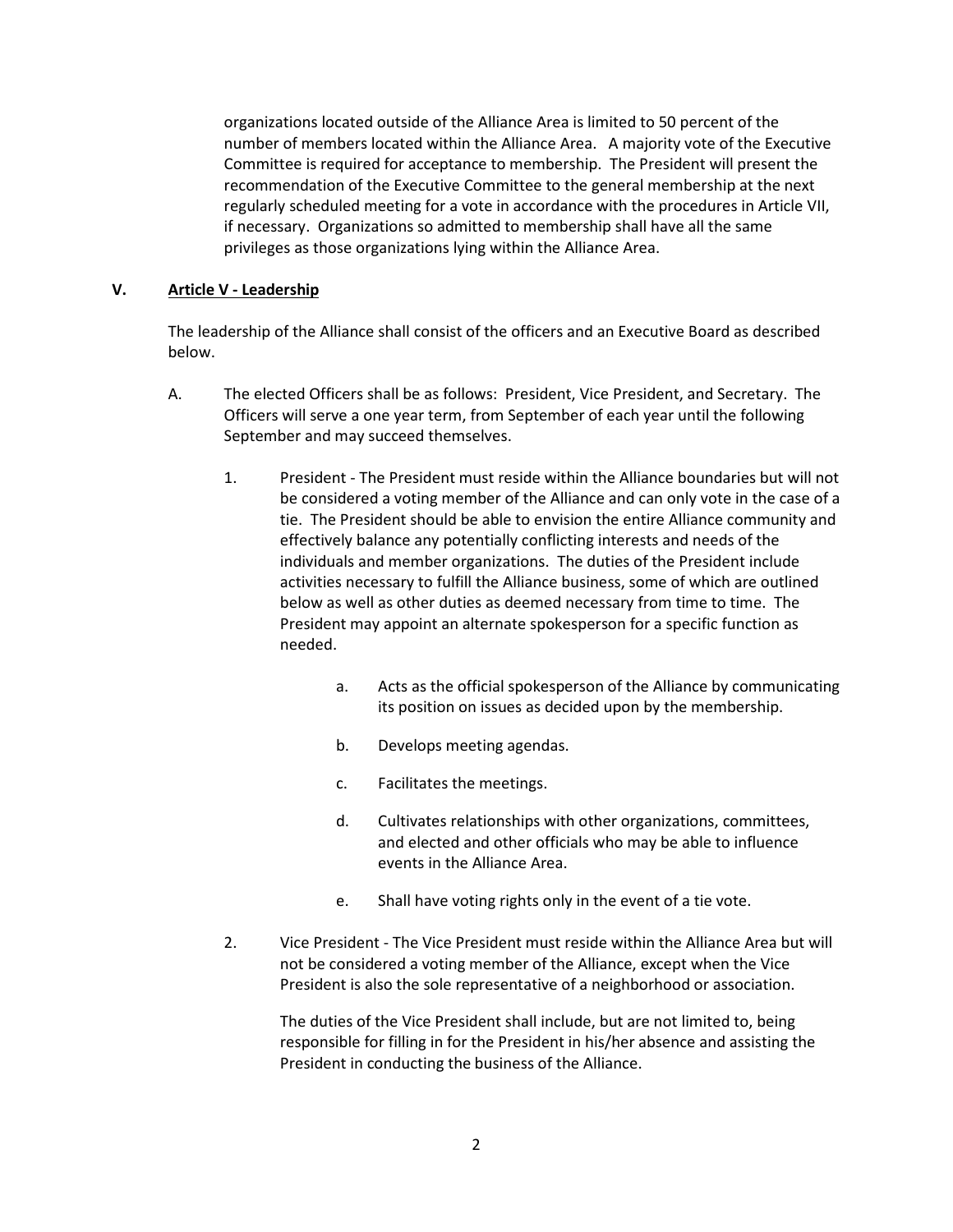3. Secretary - The Secretary must reside within the Alliance boundaries but will not be considered a voting member of the Alliance, except when the Secretary is also the sole representative of a neighborhood or association.

 The duties of the Secretary include activities necessary to fulfill the business of the Alliance, some of which are outlined below as well as other duties as deemed necessary from time to time under the direction of the President.

- a. Makes arrangements for the meeting places.
- b. Notifies the membership of the date, time and place of the meetings.
- c. Records and publishes via electronic means the minutes of each meeting.
- d. Maintains Alliance correspondence.
- e. Maintains and distributes as necessary a current list of names, addresses, telephone numbers and electronic mail addresses of the Executive Board members, the general members, as well as a schedule of when the membership organizations hold their respective board and organization meetings.
- f. The Secretary will also serve as Treasurer until such time as it becomes necessary to assess and collect membership dues.
- 4. Treasurer (when need for the position is determined) The duties of the Treasurer include activities necessary to fulfill the business of the Alliance, some of which are outlined below as well as other duties as deemed necessary from time to time under the direction of the President.
	- a. Is responsible for keeping accurate records, including all receipts and disbursements, of any funds that belong to or are in the custody of the Alliance.
	- b. Any checks written from any bank accounts opened by the Alliance will require the signatures of the Treasurer and the President or Vice President.
	- c. Responsible for the Alliance financial records and to have them available for audit and/or review at the end of each fiscal year and/or upon special request by a voting member, said request must be submitted in writing.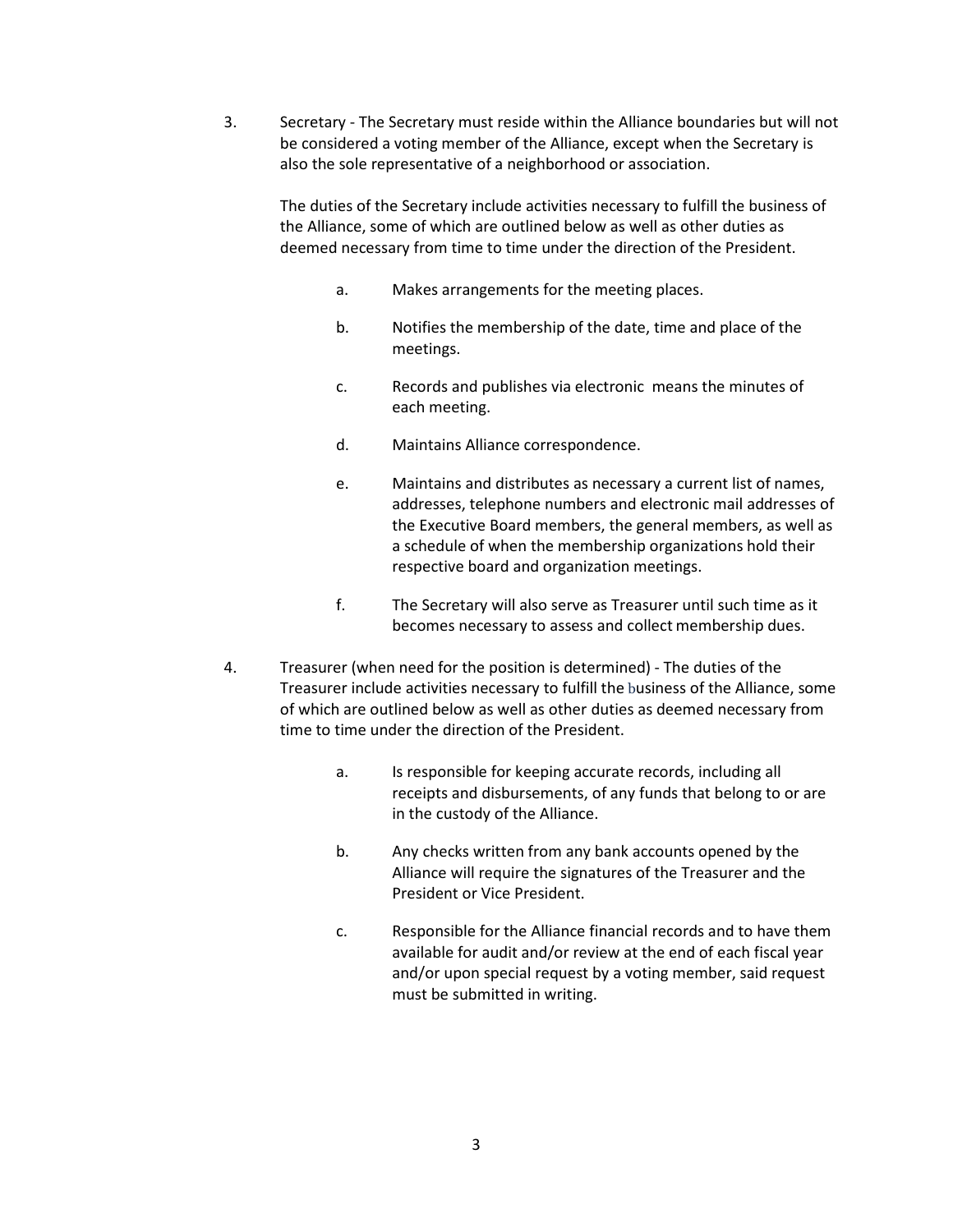- B. Executive Board The Executive Board shall consist of the following: The Officers and two At Large Directors. The At Large Directors will be appointed by the President. The At Large Directors will typically be former officers and/or long-time individual members who will serve the dual purpose of continuity and consistency for the Alliance as an organization.
- C. Committees The Alliance shall have working committees as needed. Each committee shall select a chairperson. Committees can be called into existence by a vote of the members or by the President.

### VI. Article VI – Meetings

- A. The Alliance will meet monthly except for November and December of each year and at any other time as deemed necessary by the President.
- B. A quorum is met when fifty (50) percent of the member neighborhoods and associations are in attendance at a duly called meeting.

## VII. Article VII - Parliamentary Authority

Procedures at all meetings shall be conducted with due regard to parliamentary practice in accordance with Robert's Rules of Order Newly Revised, serving as the authority on all points not covered specifically by these By-Laws. Action may be taken on business that properly comes before the Alliance at its stated meetings when a quorum is present and a motion has been approved by a simple majority, except as otherwise stated in these By-Laws (see Article VIII – Amendments), of the members in attendance.

In the event that a quorum is not present at a duly called meeting or there is not time before a regularly scheduled meeting or time available to call a special meeting to establish a position on an issue, it is acceptable at the sole discretion of the President to take a vote of all neighborhood and association members by use of electronic means. In the case of a vote taken by electronic means, approval of a motion requires a simple majority of those voting, except as otherwise stated in these By-Laws (see Article VIII – Amendments).

### VIII. Article VIII - Amendments

Amendments to these By-Laws may be proposed at any stated meeting of the Alliance. To adopt the said amendment, a 50 percent vote of all member associations must be secured at the next duly called meeting, provided that such notice of the meeting contains the proposed amendment(s). At the sole discretion of the President, when a quorum in not present at said meeting, amendments to these By-Laws may be voted on using electronic means, but only after the amendments have been presented at a stated meeting of the Alliance.

Such amendments shall be effective as of the date of enactment. Amendments cannot be made more than once in a 12-month period.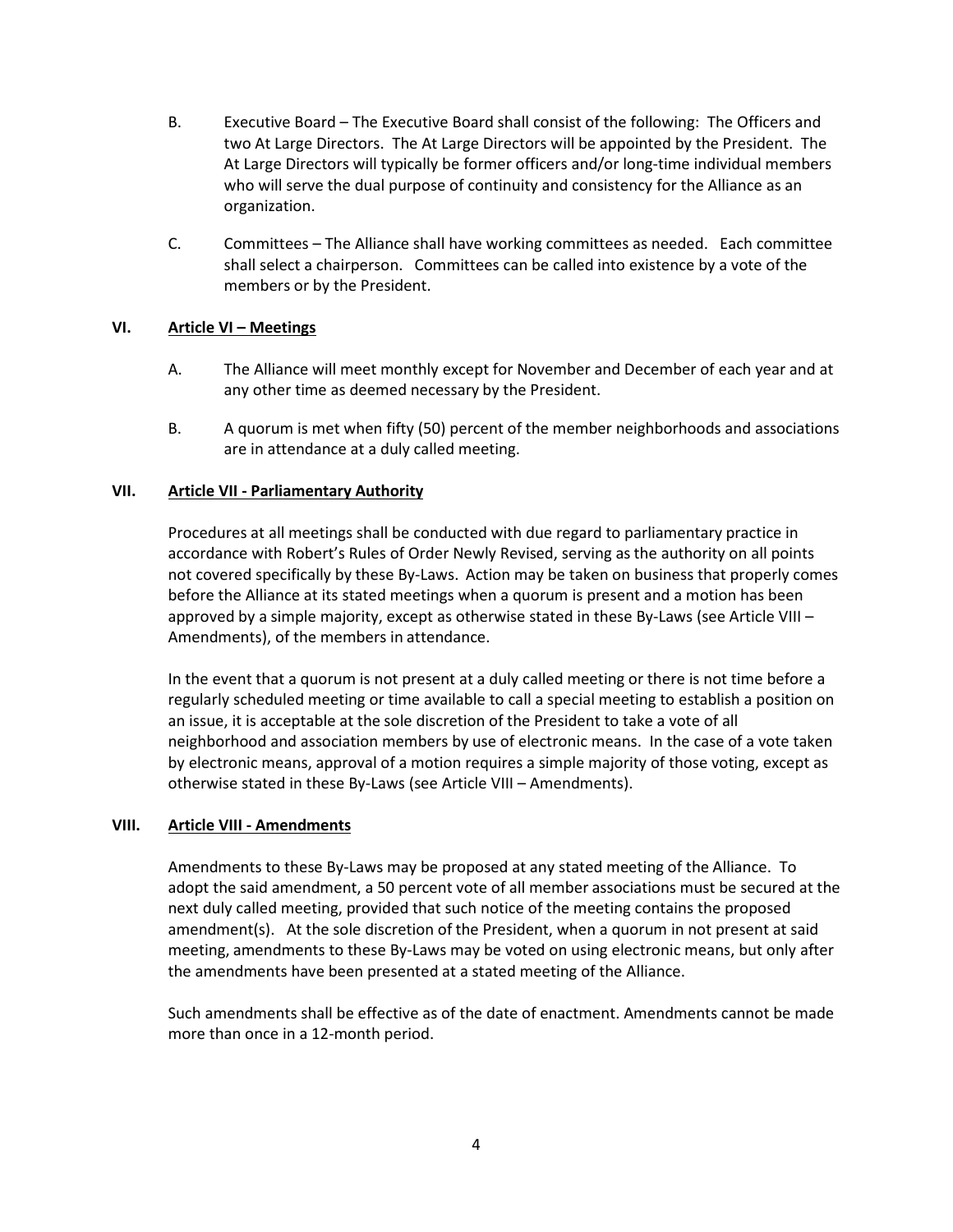## IX. Article IX -Dissolution

All liabilities and obligations of the Alliance must be paid, satisfied, and discharged. Assets held by the Alliance upon conditions of return must be returned in accordance with such conditions upon dissolution of the Alliance. The remaining assets may be distributed to such societies, organizations, or non-profit corporations engaged in activities substantially similar to those of the Alliance.

Adopted: May 17, 2014